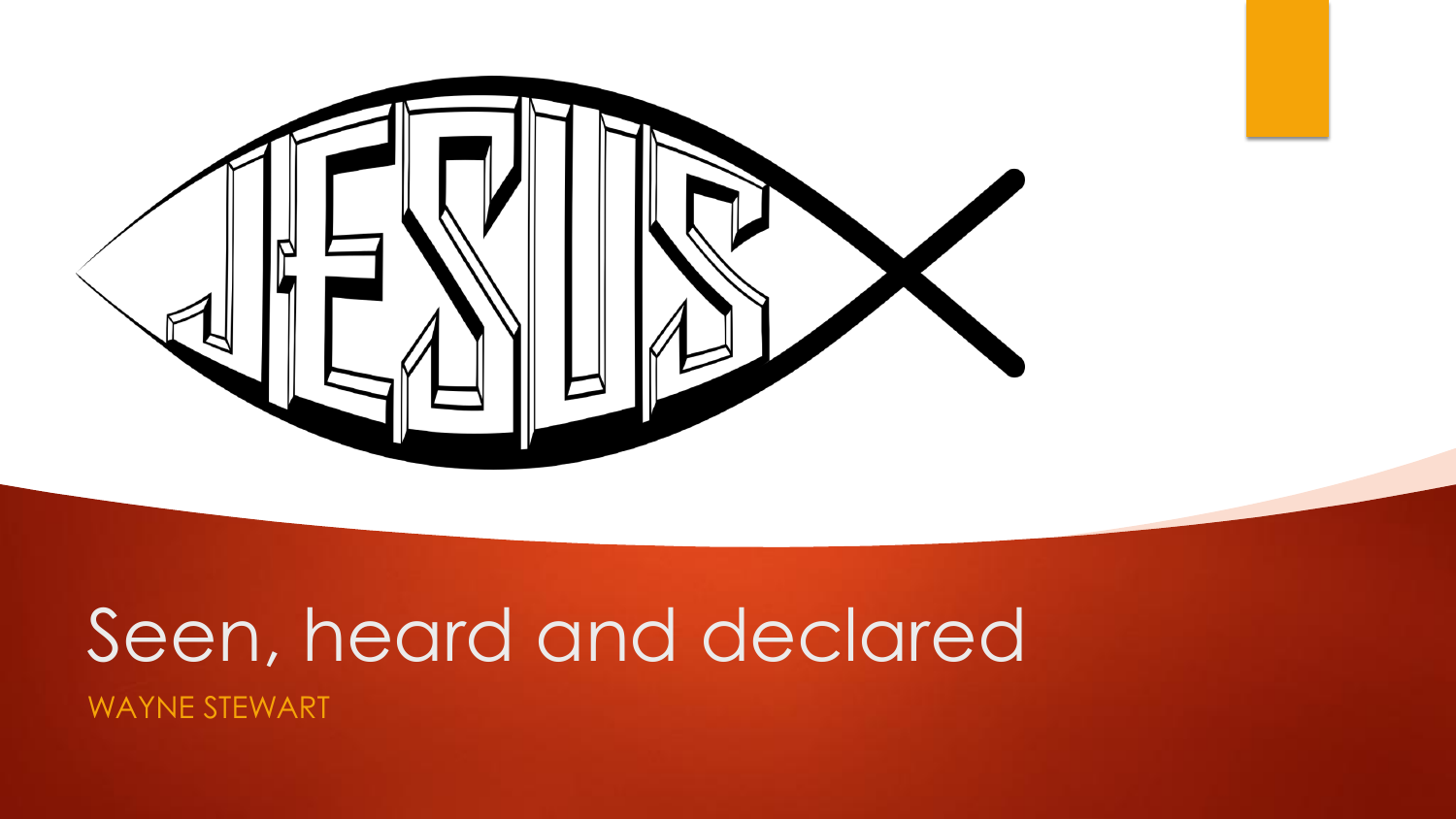|                                                              | G captain hook wendy - Google Sea $\times$ W LEVENDWATER.ORG<br>$+$<br>$\times$<br>W Gnosticism - Wikipedia<br>$\times$                                                                                                                                                                                                       |                                          |                     |
|--------------------------------------------------------------|-------------------------------------------------------------------------------------------------------------------------------------------------------------------------------------------------------------------------------------------------------------------------------------------------------------------------------|------------------------------------------|---------------------|
|                                                              | ▲ https://en.wikipedia.org/wiki/Gnosticism#Judeo-Christian origins                                                                                                                                                                                                                                                            |                                          |                     |
| $\frac{1}{2}$ Apps<br>J.<br>New folder                       | Determinate Deproduct Read The Capture–recapture Company The Home Depot - ○ Product Theatres A ebrary ProQuest Read<br>Home   New Zealand                                                                                                                                                                                     | RPubs - Confidence                       | Other bookmarks     |
| - 05<br>WIKIPEDIA                                            | Gnosticism                                                                                                                                                                                                                                                                                                                    |                                          |                     |
| The Free Encyclopedia                                        | From Wikipedia, the free encyclopedia                                                                                                                                                                                                                                                                                         |                                          |                     |
| Main page                                                    | Not to be confused with Agnosticism.                                                                                                                                                                                                                                                                                          |                                          |                     |
| Contents<br><b>Featured content</b><br><b>Current events</b> | Gnosticism (from Ancient Greek: γνωστικός gnostikos, "having knowledge", from γνῶσις gnōsis, knowledge) is a modern name for a variety of ancient religious<br>ideas and systems, originating in Jewish-Christian milieux in the first and second century AD. These systems believed that the material world is created by an | Part of a series on<br><b>Gnosticism</b> | [hide]              |
| Random article<br>Donate to Wikipedia<br>Wikipedia store     | emanation of the highest God, trapping the divine spark within the human body. This divine spark could be liberated by gnosis. Some of the core teachings include<br>the following:                                                                                                                                           |                                          |                     |
| Interaction                                                  | 1. All matter is evil, and the non-material, spirit-realm is good.<br>2. There is an unknowable God, who gave rise to many lesser spirit beings called Aeons.                                                                                                                                                                 |                                          |                     |
| Help                                                         | 3. The creator of the (material) universe is not the supreme god, but an inferior spirit                                                                                                                                                                                                                                      |                                          |                     |
| About Wikipedia                                              | 4. Gnosticism does not deal with "sin", only ignorance.                                                                                                                                                                                                                                                                       |                                          |                     |
| Community portal<br>Recent changes                           | 5. To achieve salvation, one needs to get in touch with secret knowledge.                                                                                                                                                                                                                                                     | <b>Gnosis</b>                            | [show]              |
| Contact page                                                 | The Gnostic ideas and systems flourished in the Mediterranean world in the second century AD, in conjunction with and influenced by the early Christian                                                                                                                                                                       | <b>Gnostic sects</b>                     | [show]              |
| <b>Tools</b>                                                 | movements and Middle Platonism. After the second century, a decline set in, but Gnosticism persisted throughout the centuries as an undercurrent of Western                                                                                                                                                                   | <b>Scriptures</b>                        | [show]              |
| What links here                                              | culture, remanifesting with the Renaissance as Western esotericism, taking prominence with modern spirituality. <sup>[citation needed]</sup> In the Persian Empire, Gnosticism                                                                                                                                                | <b>Influenced by</b>                     | [show]              |
| <b>Related changes</b>                                       | spread as far as China with Manicheism, while Mandaeism is still alive in Iraq.                                                                                                                                                                                                                                               | Influence on                             | [show]              |
| Upload file<br>Special pages                                 | A major question in scholarly research is the qualification of Gnosticism, based on the study of its texts, as either an interreligious phenomenon or as an<br>independent religion.                                                                                                                                          |                                          | $V \cdot T \cdot E$ |
| <b>Permanent link</b><br>Page information                    | <b>Contents [hide]</b>                                                                                                                                                                                                                                                                                                        | Part of a series on                      |                     |
| Wikidata item<br>Cite this page                              | 1 Etymology                                                                                                                                                                                                                                                                                                                   | <b>Spirituality</b>                      |                     |
|                                                              | 2 Origins                                                                                                                                                                                                                                                                                                                     | Outline                                  |                     |
| Print/export                                                 | 2.1 Judeo-Christian origins                                                                                                                                                                                                                                                                                                   | Religion                                 | [show]              |
| Create a book                                                | 2.2 Neoplatonic influences                                                                                                                                                                                                                                                                                                    | <b>Traditional</b>                       | [show]              |
| Download as PDF<br><b>Printable version</b>                  | 2.3 Persian origins or influences                                                                                                                                                                                                                                                                                             | <b>Modern</b>                            | <b>Showl</b>        |
|                                                              | 2.4 Buddhist parallels                                                                                                                                                                                                                                                                                                        | <b>Spiritual experience</b>              | [show]              |
| In other projects                                            | 3 Characteristics<br>3.1 Cosmology                                                                                                                                                                                                                                                                                            | Spiritual development                    | [show]              |
| <b>Wikimedia Commons</b>                                     | 3.2 Dualism and monism                                                                                                                                                                                                                                                                                                        | <b>Influences</b>                        |                     |
| Wikiquote                                                    | 3.3 Moral and ritual practice                                                                                                                                                                                                                                                                                                 | Western                                  | [show]              |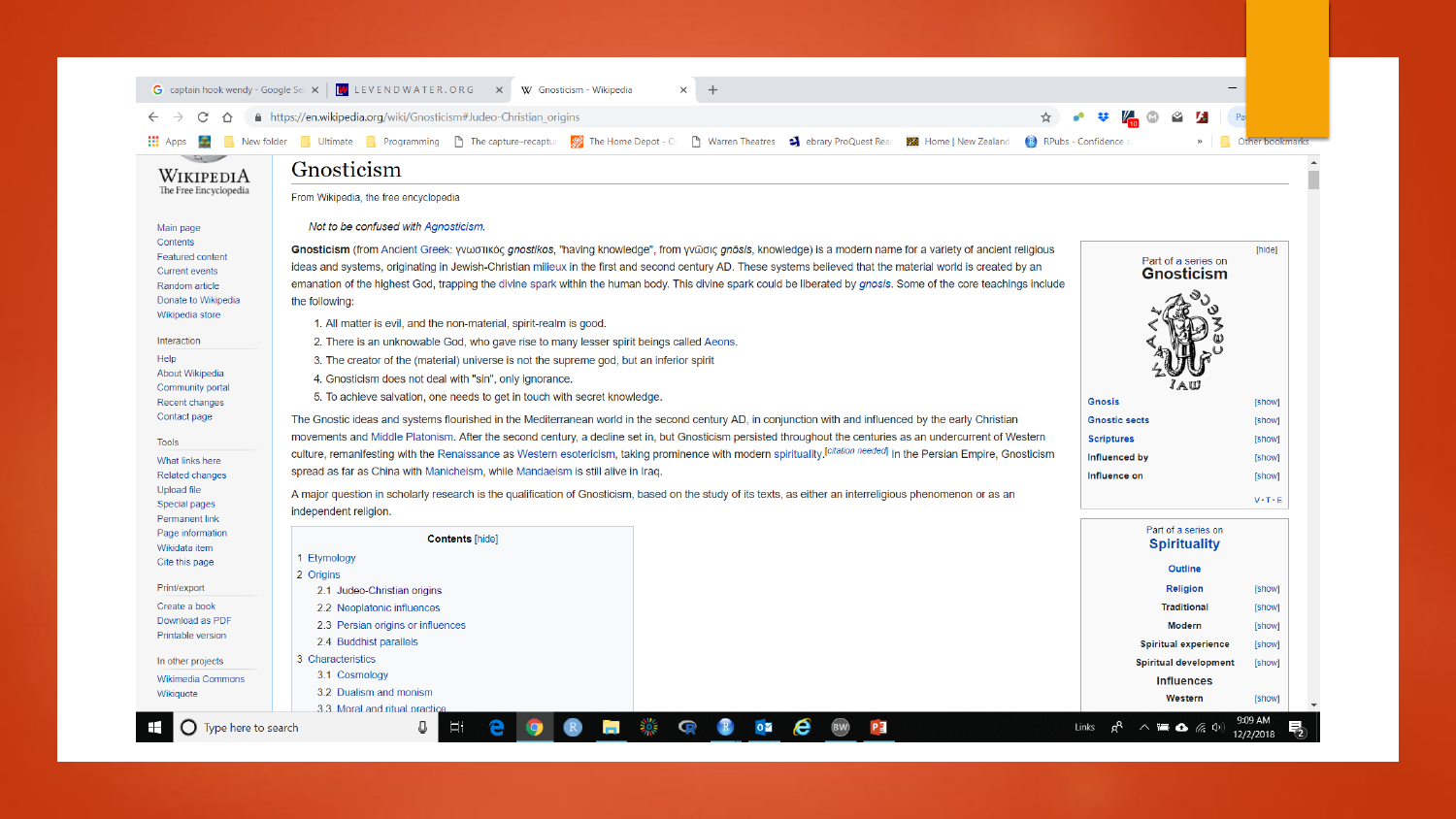## Joy may be full

- KJV 1 John 1:1 That which was from the beginning, which we have heard, which we have seen with our eyes, which we have looked upon, and our hands have handled, of the Word of life;
- ▶ 2 (For the life was manifested, and we have seen it, and bear witness, and shew unto you that eternal life, which was with the Father, and was manifested unto us;)
	- 3 That which we have seen and heard declare we unto you, that ye also may have fellowship with us: and truly our fellowship is with the Father, and with his Son Jesus Christ.
	- 4 And these things write we unto you, that your joy may be full.
	- (1 Jn. 1:1-4 KJV)